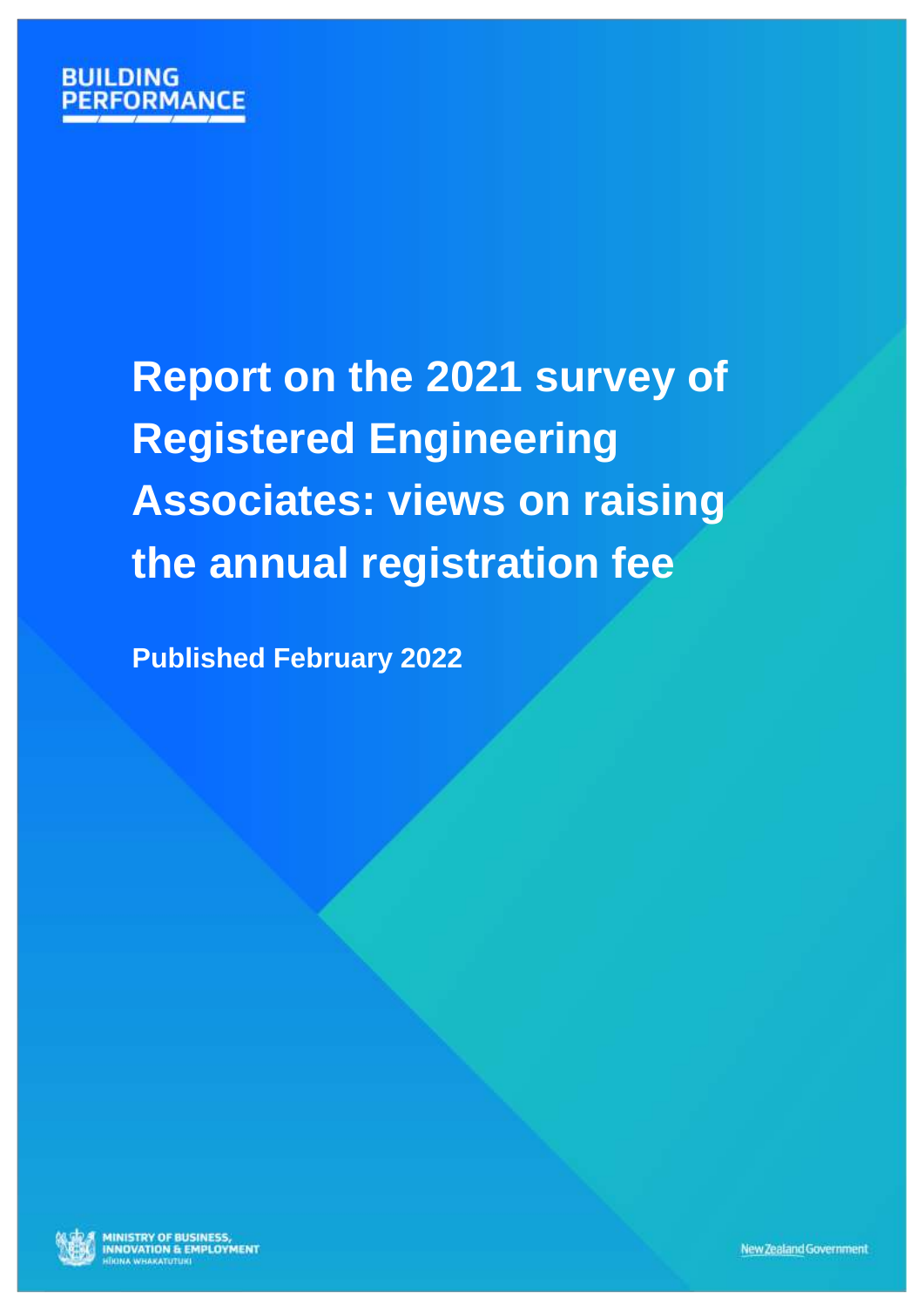# **Contents**

| The roles of Registered Engineering Associates and the Engineering Associates Registration |  |
|--------------------------------------------------------------------------------------------|--|
| Numbers of Registered Engineering Associates have been declining since the 1980s  4        |  |
|                                                                                            |  |
|                                                                                            |  |
| Most REAs who responded supported increasing the annual registration fee  6                |  |
|                                                                                            |  |
|                                                                                            |  |
|                                                                                            |  |
|                                                                                            |  |
|                                                                                            |  |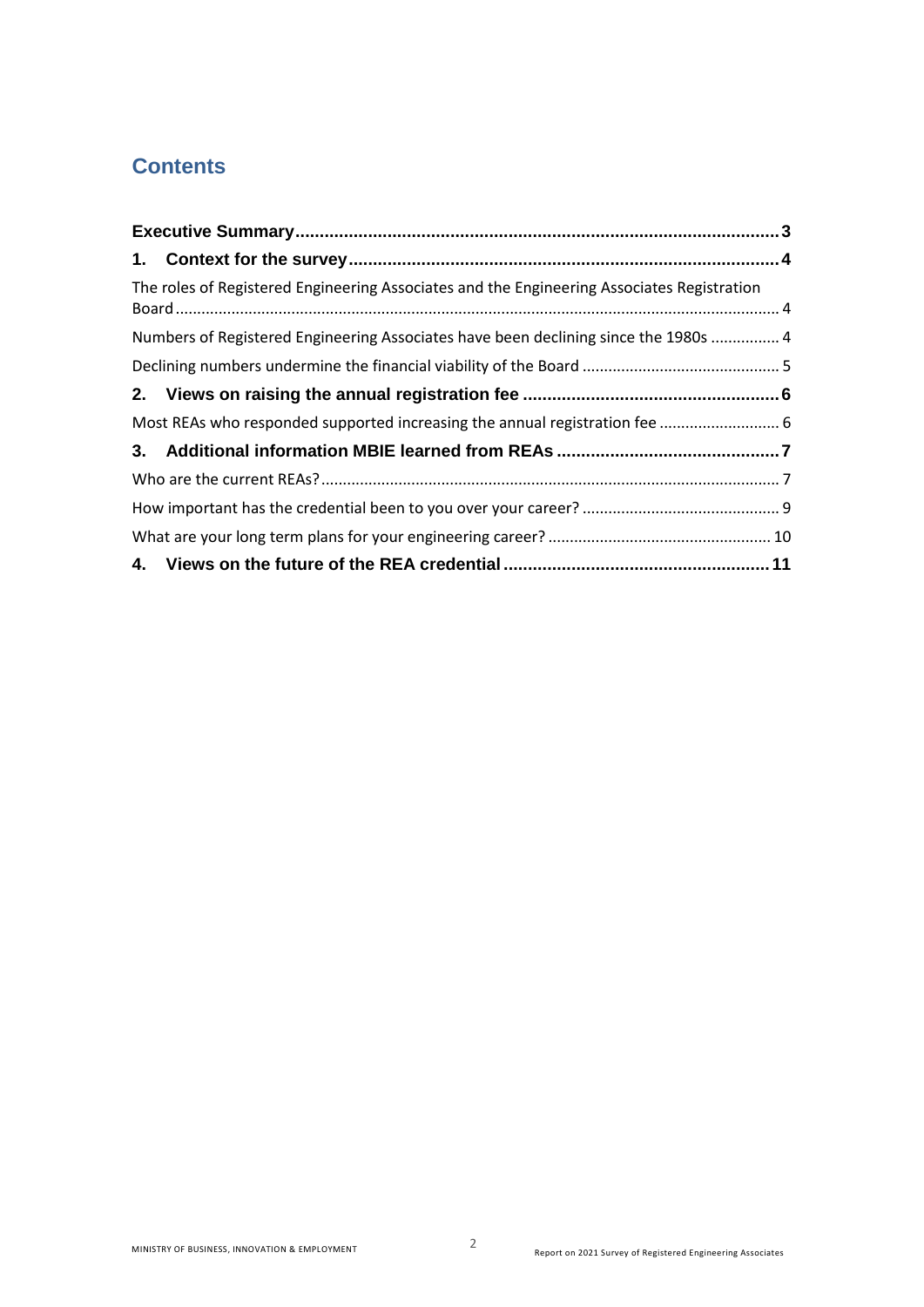# <span id="page-2-0"></span>**Executive Summary**

This document shares the results of a survey of Registered Engineering Associates (REAs) by the Ministry of Business, Innovation and Employment (MBIE) conducted in June 2021.

MBIE worked with the Engineering Associates Registration Board (the Board) to survey REAs on their views on raising the annual registration fee that REAs pay under the *Engineering Associates Act 1961* (the Act) and the *Engineering Associates Fees Regulations 2002*. REAs must pay the annual registration fee each year. The fee is intended to cover the costs of the Board's functions under the Act to maintain the Register, including its day-to-day operations and governance of the scheme.

It is timely to review the annual registration fee. Registrations are consistently declining and the fee was last revised in 2013. In recent years, the fees paid by REAs have not been enough to recover the costs to the Board of running the scheme. Some action is needed to assist the Board to continue to operate in the coming years.

MBIE received a good response to the survey, with 299 REAs, or approximately 35 percent of all current REAs completing the survey. MBIE considers that the data is likely to accurately represent REAs as a whole.

The key question was whether REAs thought that an increase in the annual registration fee, from \$95.00 to \$200.00 (including GST), was fair and reasonable. The majority (68 per cent) of REAs who responded to this question agreed it would be fair and reasonable.

MBIE also sought feedback on who REAs are and how they use their credential in their career. Most viewed the credential as being useful in their career, although of limited importance in their current occupation or to their customers or employers.

There was a range of suggestions to make the credential more valuable. Raising the profile of the credential was frequently suggested, as was strengthening the role of a REA in the building and engineering sectors.

However, some REAs were concerned that any changes to the credential would not be worthwhile in terms of the cost and extra steps that could be involved for REAs to maintain their registration.

The findings of this survey will inform MBIE's advice to Ministers on whether to increase the annual registration fee for the 2022 year. If the government decides to increase the fee, MBIE and the Board will work together to ensure that REAs (and people who may be considering becoming REAs) are made aware of the new fee.

**Pages four and five** of this report provide background on REAs, the Board and how declining registrations are affecting the Board's financial position.

**Page six** of this report discusses the responses to "is the fee increase fair and reasonable".

**Pages seven to ten** of this report summarise what MBIE learned about the composition of REAs, and their views on the value of the credential.

**Pages eleven and twelve** of this report summarise REAs' views on the future of the credential and the scheme.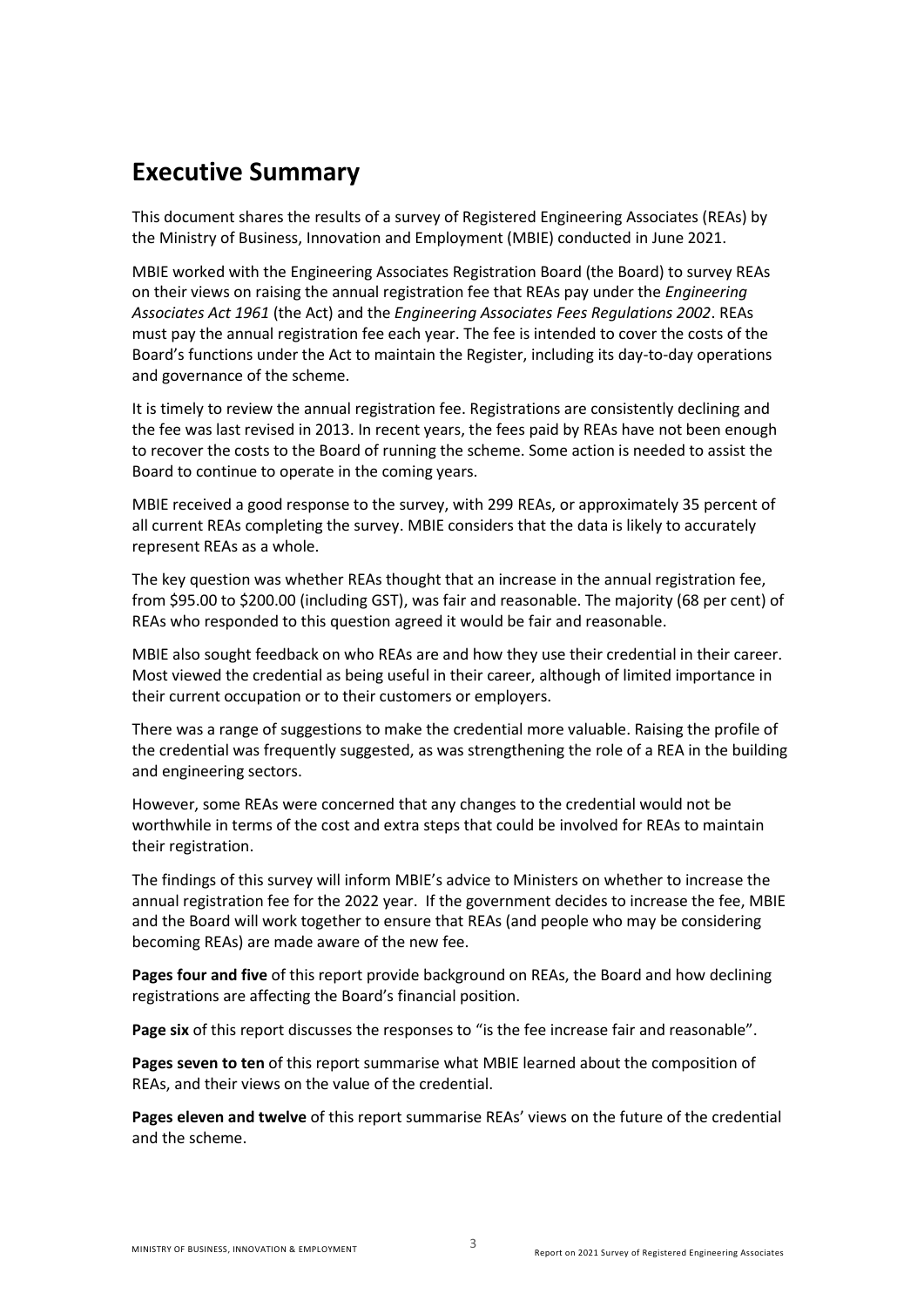# <span id="page-3-0"></span>**1. Context for the survey**

# <span id="page-3-1"></span>**The roles of Registered Engineering Associates and the Engineering Associates Registration Board**

The Engineering Associates Act 1961 (the Act) set up the Engineering Associates Registration Board (the Board) to establish and maintain a register of persons who apply and qualify to be registered as Registered Engineering Associates (REAs).

The REA credential is internationally recognised and was set up when government agencies carried out major public works. Registration as an REA was seen as a recognised career step for employees of these agencies as well as the private sector.

Registration is voluntary – i.e. holding the credential shows that the person has met certain standards, but the credential is not required for the person to work in their chosen field. Notwithstanding, some works such as ready-mix concrete audit, may be signed off by an REA.

Today, many REAs are senior members of the technical engineering profession working in construction, engineering and engineering sciences projects. They often play a 'bridging role', where projects have been designed by a chartered professional engineer, and are constructed by tradespeople.

The Board's role includes:

- determining acceptable standards of academic and technical training, experience, responsibility, and appropriate technical qualifications necessary for registration
- confirming an applicant's eligibility for registration
- supervising the maintenance of the Register of registered persons, the issuance of registration certificates, and other records, and
- appointing the Registrar.

The Board consists of nine members:

- three members who are appointed by the Minister, one of them as Chair
- one member of each association,<sup>1</sup> which has more than 50 members registered or eligible for registration under the Act, may sit on the Board.

The Board has an Accountability Agreement with the Minister for Building and Construction that records the Minister's expectations of the Board's performance. The Board's outputs were last agreed with the Minister in April 2017.

# <span id="page-3-2"></span>**Numbers of Registered Engineering Associates have been declining since the 1980s**

The credential has been in decline since changes in the 1980s resulted in significant amounts of engineering work shifting from government entities, like the former Ministry of Works, to the private sector.

1

 $1$  Design Association of NZ, NZ Institute of Healthcare Engineering, NZ Institute of Refrigeration, Heating and Air Conditioning Engineers, NZ Electronics Institute, Institute of Automotive Mechanical Engineers of NZ, NZ Institution of Gas Engineers. Not all of these associations are represented on the Board.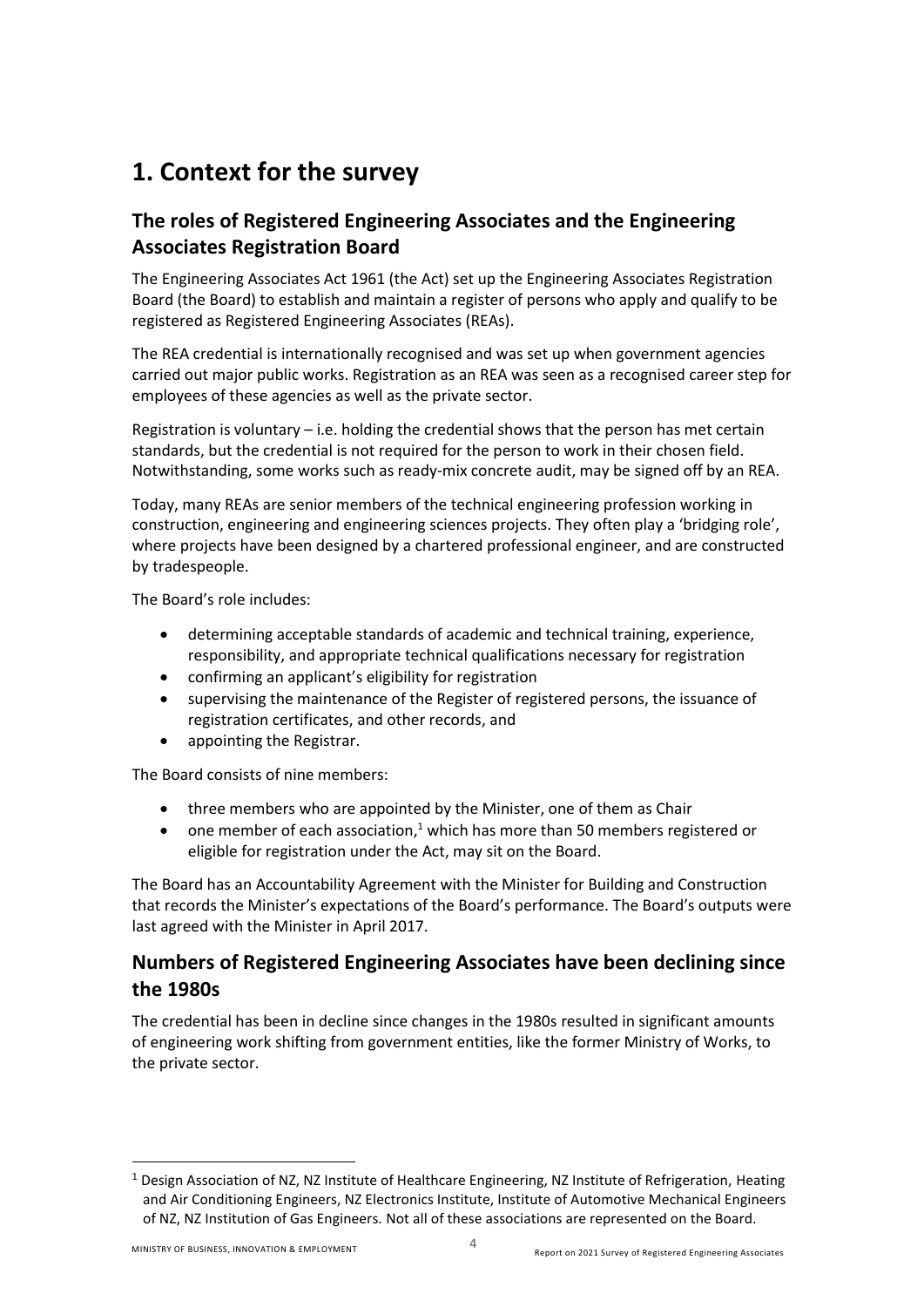Since the last fees change in 2013, the number of persons paying fees has declined by over 40 per cent, to 874 REAs, as of 31 March 2020. This accounts for fewer than 5 per cent of the midtier professional (engineering technicians or technologists) workforce in New Zealand<sup>2</sup>.

The number of REAs is currently declining at around eight per cent each year. Furthermore, approximately 85 per cent of REAs are over the age of 55.



**Figure 1: Numbers of Registered Engineering Associates 2011-2020<sup>3</sup>**

## <span id="page-4-0"></span>**Declining numbers undermine the financial viability of the Board**

As the number of REAs is steadily declining, the current annual registration fees paid by REAs do not adequately recover the Board's costs. The Board has been drawing on reserves of funds that are intended for emergency and unexpected costs, such as legal issues or needing to relocate premises.

The Board is working to control costs by taking steps such using teleconferencing for meetings judiciously, which reduces operating expenditure. However, MBIE considers the Board has limited ability to further reduce its costs. MBIE and the Board project that without some action, the Board will not have funds to operate by 2023/24.

1

<sup>2</sup> <https://occupationoutlook.mbie.govt.nz/manufacturing-and-technology/engineering-technicians/>

<sup>3</sup> Engineering Associates Registration Board – Annual Report 2020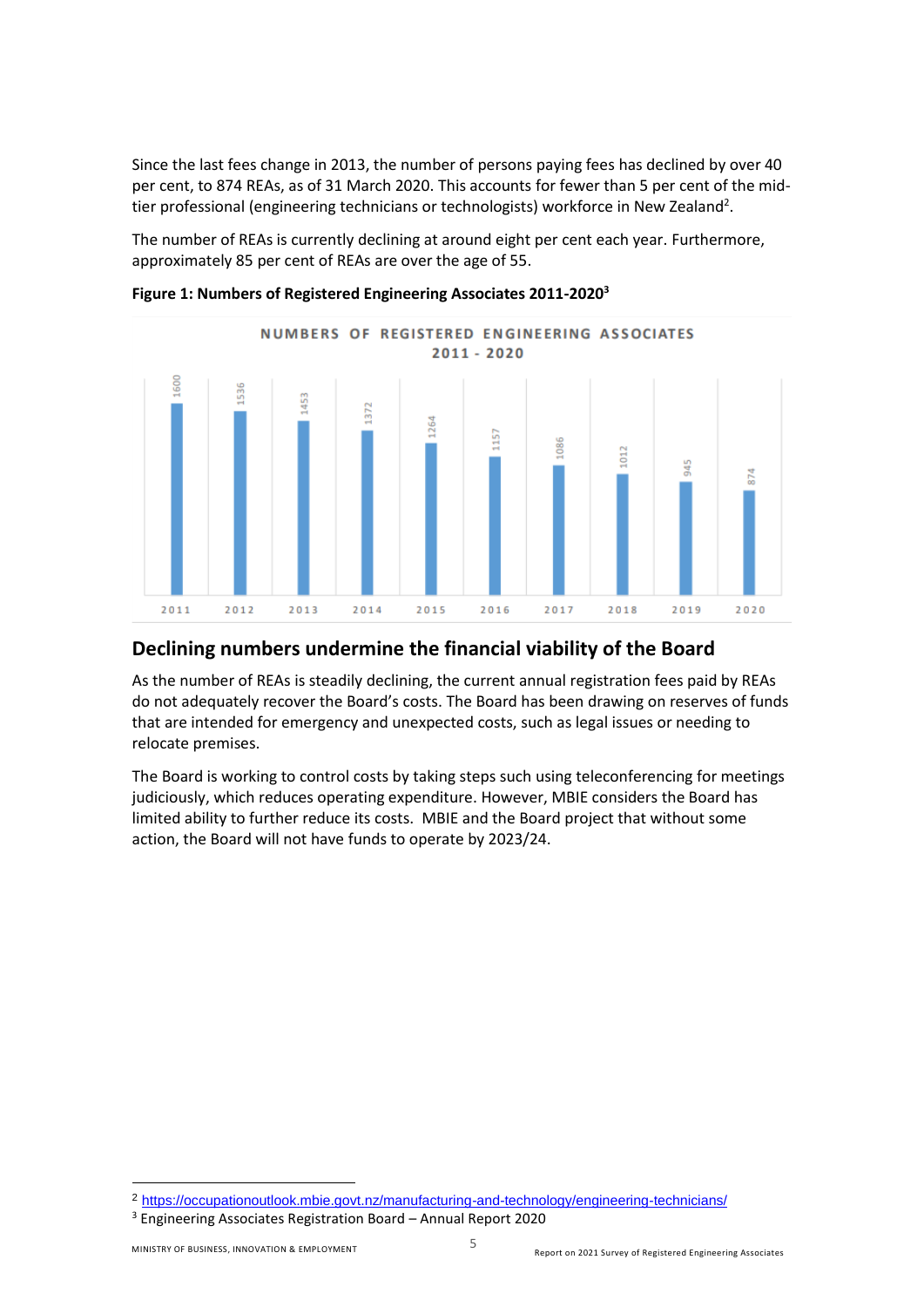# <span id="page-5-0"></span>**2. Views on raising the annual registration fee**

MBIE worked with the Board to survey REAs on their views on raising the annual registration fee. The key question was whether REAs thought that an increase from \$95.00 to \$200.00 (including GST) was fair and reasonable.

# <span id="page-5-1"></span>**Most REAs who responded supported increasing the annual registration fee**

The survey found that the majority  $-68$  per cent (193) of the 284 REAs who answered this question, were in favour of increasing the annual registration fee to \$200.00 a year (GST included).



## **Figure 2: REAs' views on whether the proposed fee increase is fair and reasonable**

Of the 91 REAs who were not in favour, 31 would consider changing their position if the credential was strengthened or made more valuable. The range of suggestions for how this could happen are described on **page ten**.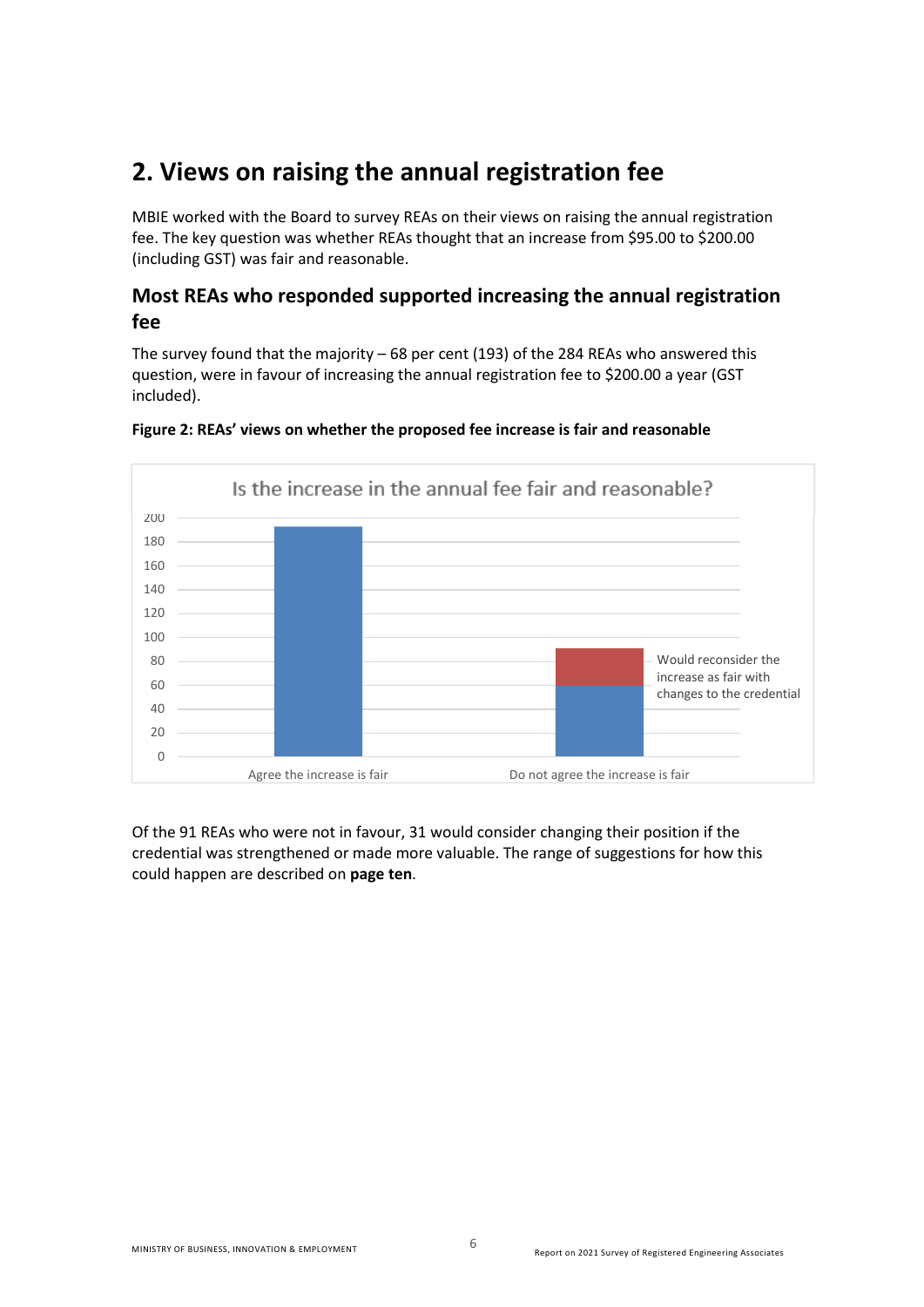# <span id="page-6-0"></span>**3. Additional information MBIE learned from REAs**

MBIE also sought feedback on who REAs are, and how they use their credential in their career.

# <span id="page-6-1"></span>**Who are the current REAs?**

MBIE received responses from around 300 REAs for each question (not all of these people answered each question, and some REAs belong to more than one ethnic group). This accounts for about 35 per cent of all current REAs.

REAs who responded were are overwhelmingly older males of European descent. Compared to the average population, slightly more REAs live in the major urban areas<sup>4</sup> (approximately 65 per cent of REAs, compared to approximately 55 per cent of the total population).

Considering how large this sample size is, at over one third of all REAs, MBIE considers that the data is likely to accurately represent REAs as a whole.

Figure 3 on the next page sets out the age range, gender, ethnic group and regional location of respondents to the survey.

**.** 

<sup>4</sup> Urban areas with 100,000 or more residents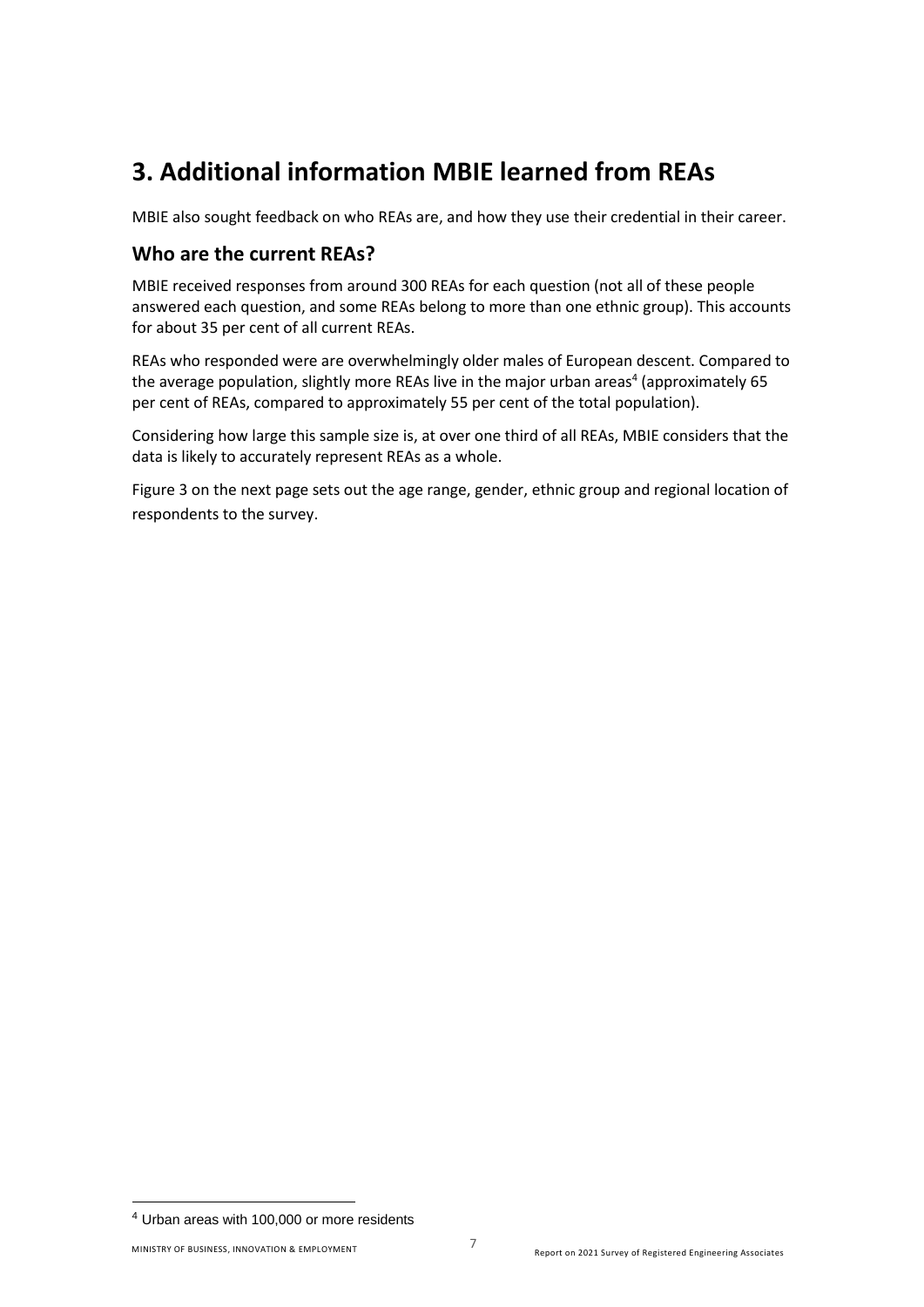

#### **Figure 3: Age range, gender, ethnic group and regional location for responding REAs**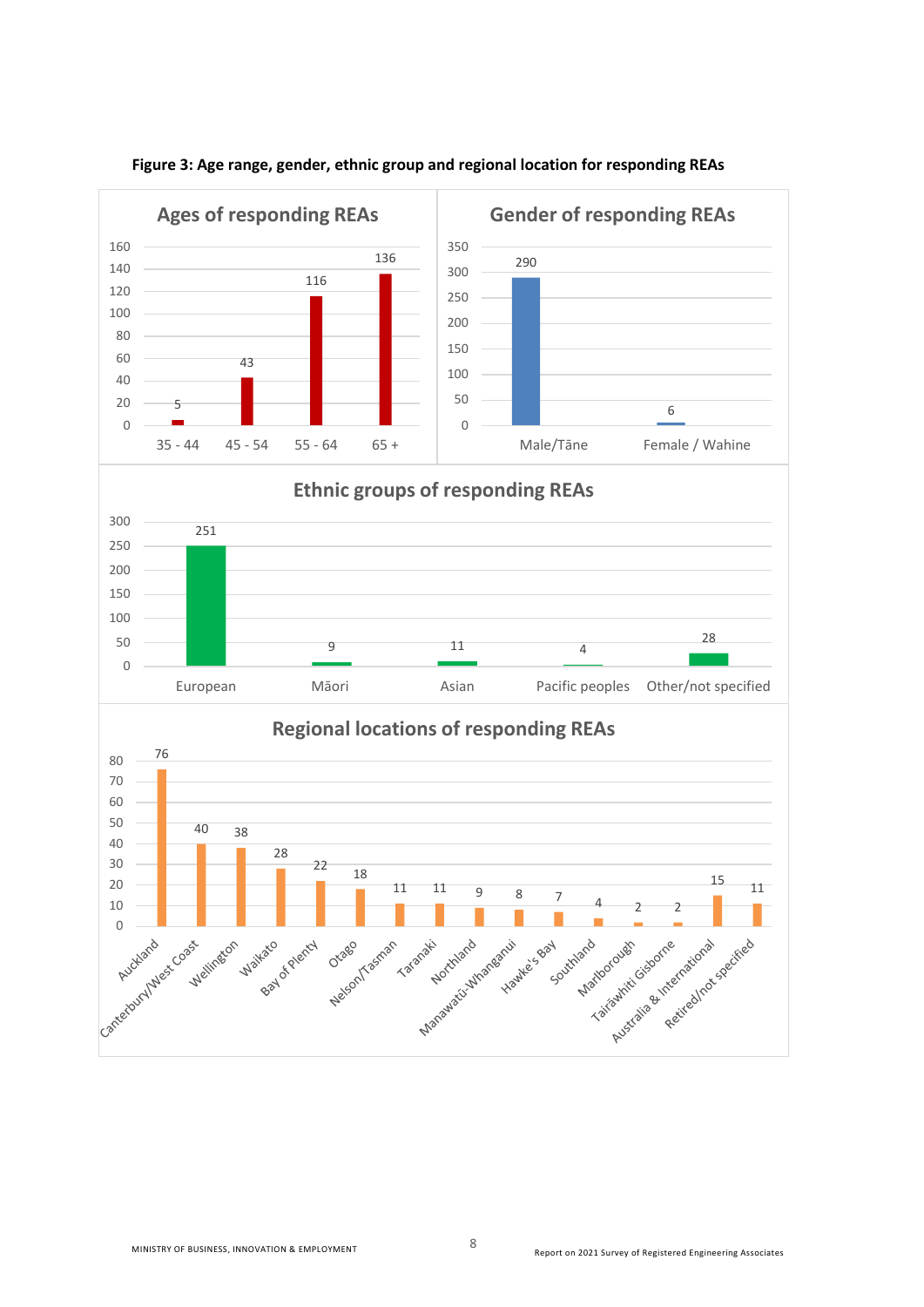# <span id="page-8-0"></span>**How important has the credential been to you over your career?**

REAs were surveyed on how much the credential had played a role in their career, with nearly 60 per cent describing it as either 'quite important' or 'very important' (Figure 4).



**Figure 4: How important REAs viewed the credential to their career**

REAs who have maintained their credential said they heard about the credential through either work colleagues or their academic education.

REAs described the credential as giving employers confidence in their skills, particularly if they did not have a formal degree, in the early stages of their careers.

REAs also shared the view that the credential carried more weight earlier in their careers, during the 1980s and 1990s, compared to now. Some went as far as describing it as a requirement to advance their careers. This aligns with the information gathered on the age profiles of REAs – 85 per cent are over the age of 55.



**Figure 5: How important REAs view the credential in their current occupation**

Where 60 per cent of REAs considered the credential played either a 'quite' or 'very important' role in their career, only 30 per cent responded that it was either 'quite' or 'very important' today.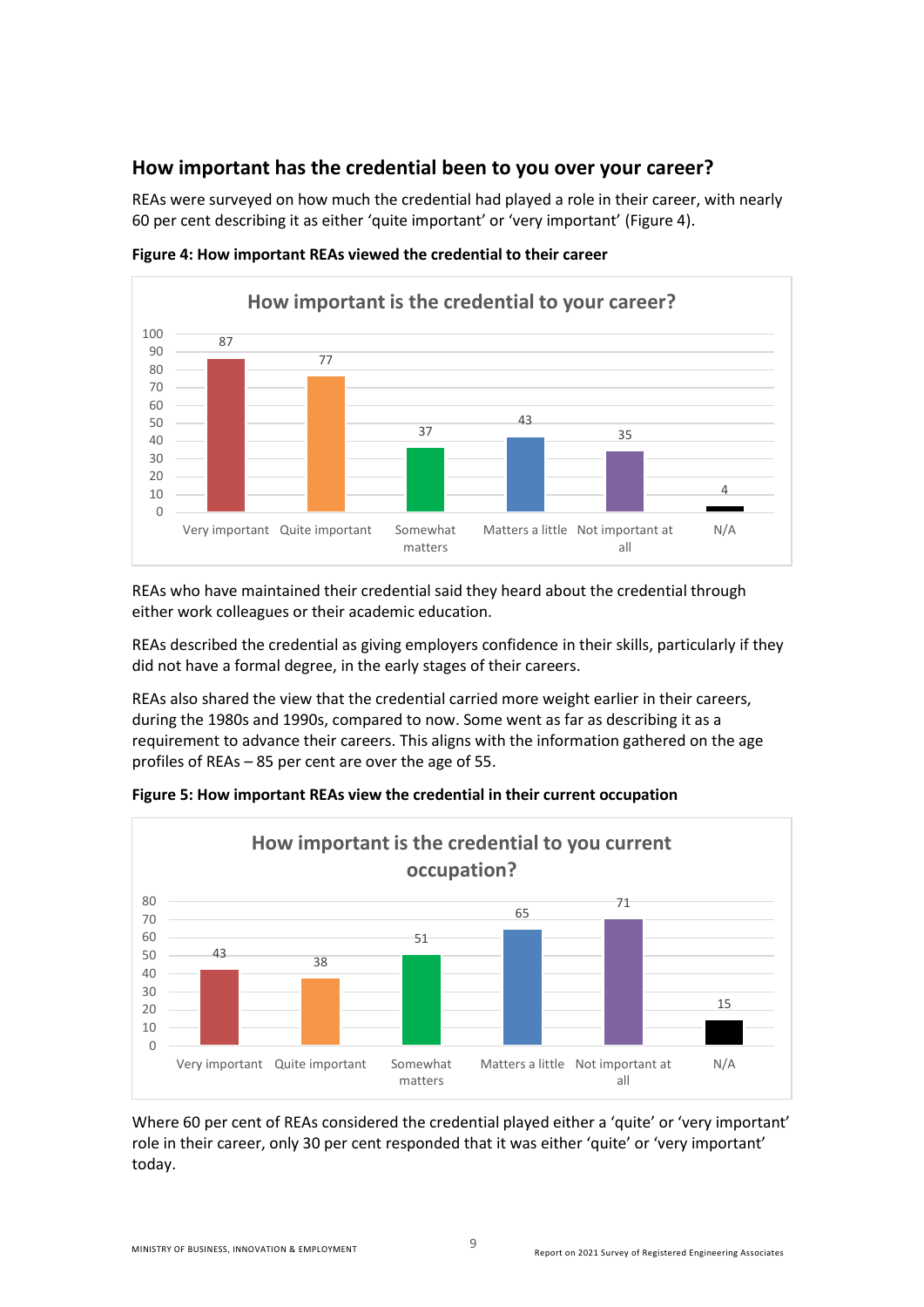Over 25 per cent rated the credential as not important at all, with other factors such as experience being more important. The credential is also viewed by REAs as less important to their customers or clients due to its declining profile (Figure 6).



**Figure 6: According to REAs, how important is the credential to customers or clients?**

Over half of REAs who responded viewed the credential to matter 'a little' to 'not at all' to their customers or clients. The reasons given are because the credential is viewed as dated, there is general public preference for proven experience over qualifications, and there is competition from better known schemes including Engineering New Zealand membership and the Chartered Professional Engineer credential.

## <span id="page-9-0"></span>**What are your long term plans for your engineering career?**

Most REAs who responded (85 per cent) are currently in an engineering-related occupation, with 72 per cent having no plans to change to a non-engineering role. Many shared that they intend to retire in the short or medium term.

One in three REAs had considered, or are considering, becoming a Chartered Professional Engineer. Common reasons for not pursuing this are being close to retirement, or shifting to business or corporate management roles.

A majority (62 per cent) of REAs do not believe that the credential will support their current career goals. Again, the most common reason is the REA nearing retirement.

Nonetheless, 81 per cent of REAs would recommend retaining the credential for employment in the engineering sector and related sectors. This indicates a widely favourable view of the content of the credential, even if it may not be usefully appreciated in the industry.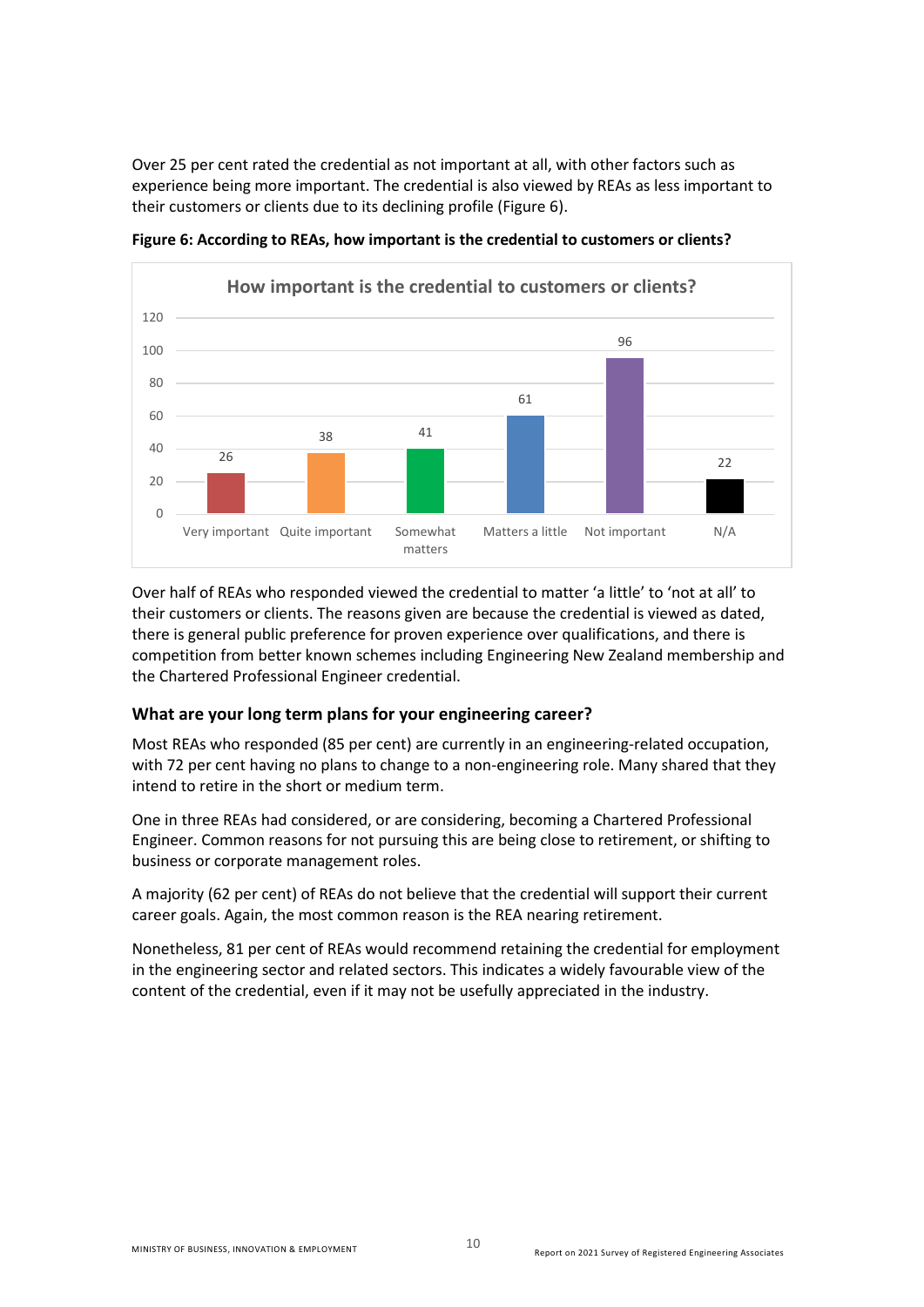# <span id="page-10-0"></span>**4. Views on the future of the REA credential**

MBIE asked for ideas to improve the credential. MBIE will take account of these suggestions as part of longer-term policy work on the future of regulating engineering technologist and technician roles.

When thinking about the current regime, it is useful to bear in mind the potential costs to the Board, and the existing roles played by the industry associations. Any change to require REAs to do certain work (and exclude non-registered people) or allow them to do work of another regulated occupation, would need to be justified based on the level of risk involved and the demonstrated capability of REAs.

## **Table 1: REAs' ideas for improving the credential**

#### **Improve awareness of the credential (most common suggestion)**

 Comprehensive advertisement campaigns, to highlight the value of the credential in the building system.

#### **The credential needs a stronger role in the building system and/or engineering sector**

- Require the credential for specific kinds of work, as with licensing schemes.
- Provide a path toward becoming a Chartered Professional Engineer.
- Allow continuing professional development to be cross-credited between REAcap (the EARB's programme) and Chartered Professional Engineers.

## **Require continuing professional development**

 Align with best practice for occupational regulation, give the Board the ability to manage under-performing practitioners.

## **The Board could play a greater role in competency**

 The Board could provide a central place where REAs can upskill, through running or sponsoring meetings, mentoring programmes, workshops, and training courses – currently the trade associations run these activities.

## **Discount registration for retired or semi-retired REAs**

 Provide a new category of registration where the REA is kept on the register but their retired/semi-retired status is acknowledged with a lower fee.